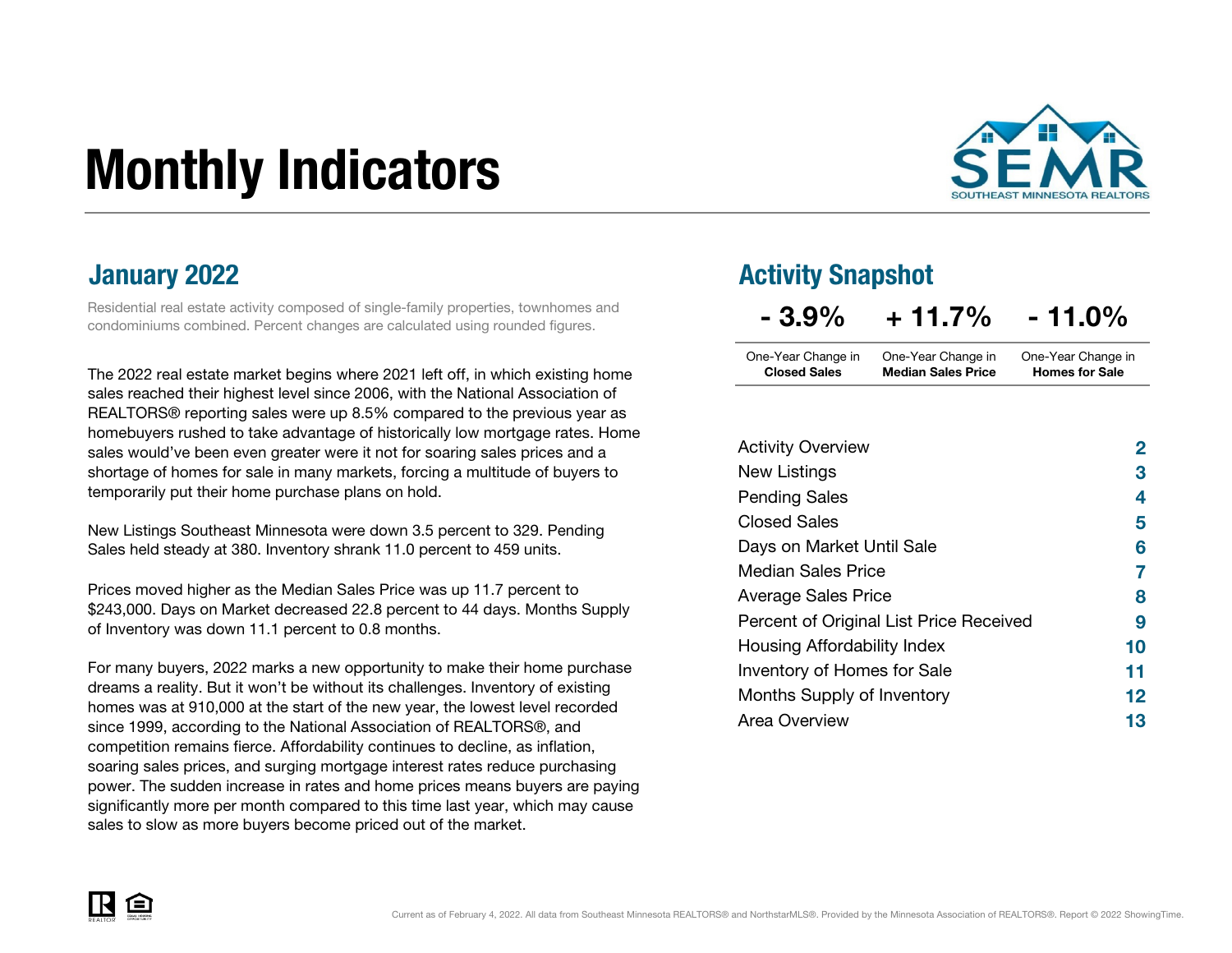# Activity Overview

Key metrics by report month and for year-to-date (YTD) starting from the first of the year.



| <b>Key Metrics</b>           | <b>Historical Sparkbars</b>                      | $1 - 2021$ | 1-2022    | <b>Percent Change</b> |           | <b>YTD 2021 YTD 2022</b> | Percent Change |
|------------------------------|--------------------------------------------------|------------|-----------|-----------------------|-----------|--------------------------|----------------|
| <b>New Listings</b>          | 1-2019<br>$1 - 202$<br>$1 - 202$<br>1-2022       | 341        | 329       | $-3.5%$               | 341       | 329                      | $-3.5%$        |
| <b>Pending Sales</b>         | 1-2019<br>$1 - 2020$<br>1.2021<br>1-2022         | 380        | 380       | 0.0%                  | 380       | 380                      | 0.0%           |
| <b>Closed Sales</b>          | 1-2019<br>1.2020<br>1.2021<br>1-2022             | 357        | 343       | $-3.9%$               | 357       | 343                      | $-3.9%$        |
| <b>Days on Market</b>        | $1 - 2019$<br>$1 - 2021$<br>$1 - 2020$<br>1-2022 | 57         | 44        | $-22.8%$              | 57        | 44                       | $-22.8%$       |
| <b>Median Sales Price</b>    | 1-2019<br>1-2020<br>1.202 <sup>-</sup><br>1-2022 | \$217,450  | \$243,000 | $+11.7%$              | \$217,450 | \$243,000                | $+11.7%$       |
| <b>Avg. Sales Price</b>      | 1-2019<br>1-2020<br>$1 - 202$<br>$1 - 2022$      | \$249,248  | \$276,239 | $+10.8%$              | \$249,248 | \$276,239                | $+10.8%$       |
| Pct. of Orig. Price Received | 1-2019<br>1-2020<br>1-2022<br>1.2021             | 96.9%      | 97.5%     | $+0.6%$               | 96.9%     | 97.5%                    | $+0.6%$        |
| <b>Affordability Index</b>   | 1-2019<br>1-2021<br>1-2020<br>1-2022             | 201        | 165       | $-17.9%$              | 201       | 165                      | $-17.9%$       |
| <b>Homes for Sale</b>        | 1-2019<br>$1 - 2021$<br>$1 - 2022$<br>1-2020     | 516        | 459       | $-11.0%$              | $\sim$    |                          |                |
| <b>Months Supply</b>         | 1-2019<br>$1 - 2021$<br>1-2020<br>1-2022         | 0.9        | 0.8       | $-11.1%$              |           |                          |                |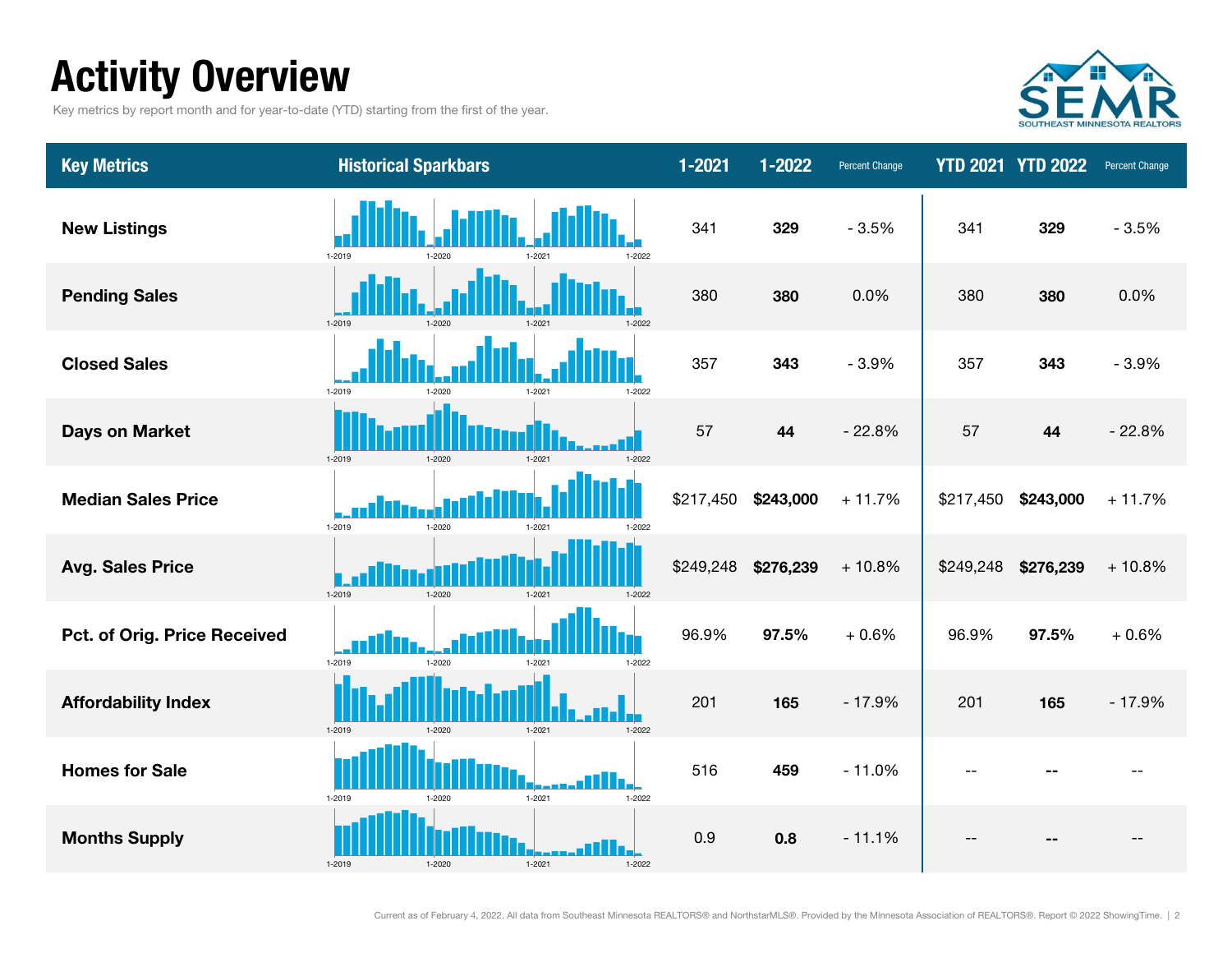# New Listings

A count of the properties that have been newly listed on the market in a given month.





| <b>New Listings</b> |     | <b>Prior Year</b> | <b>Percent Change</b> |
|---------------------|-----|-------------------|-----------------------|
| February 2021       | 413 | 461               | $-10.4%$              |
| <b>March 2021</b>   | 681 | 707               | $-3.7%$               |
| April 2021          | 737 | 594               | $+24.1%$              |
| May 2021            | 634 | 699               | $-9.3\%$              |
| June 2021           | 761 | 693               | $+9.8\%$              |
| <b>July 2021</b>    | 767 | 706               | $+8.6%$               |
| August 2021         | 695 | 713               | $-2.5%$               |
| September 2021      | 665 | 642               | $+3.6%$               |
| October 2021        | 589 | 607               | $-3.0\%$              |
| November 2021       | 390 | 358               | $+8.9%$               |
| December 2021       | 292 | 256               | $+14.1%$              |
| January 2022        | 329 | 341               | $-3.5\%$              |
| 12-Month Avg        | 579 | 565               | $+2.5%$               |
|                     |     |                   |                       |

### Historical New Listings by Month



329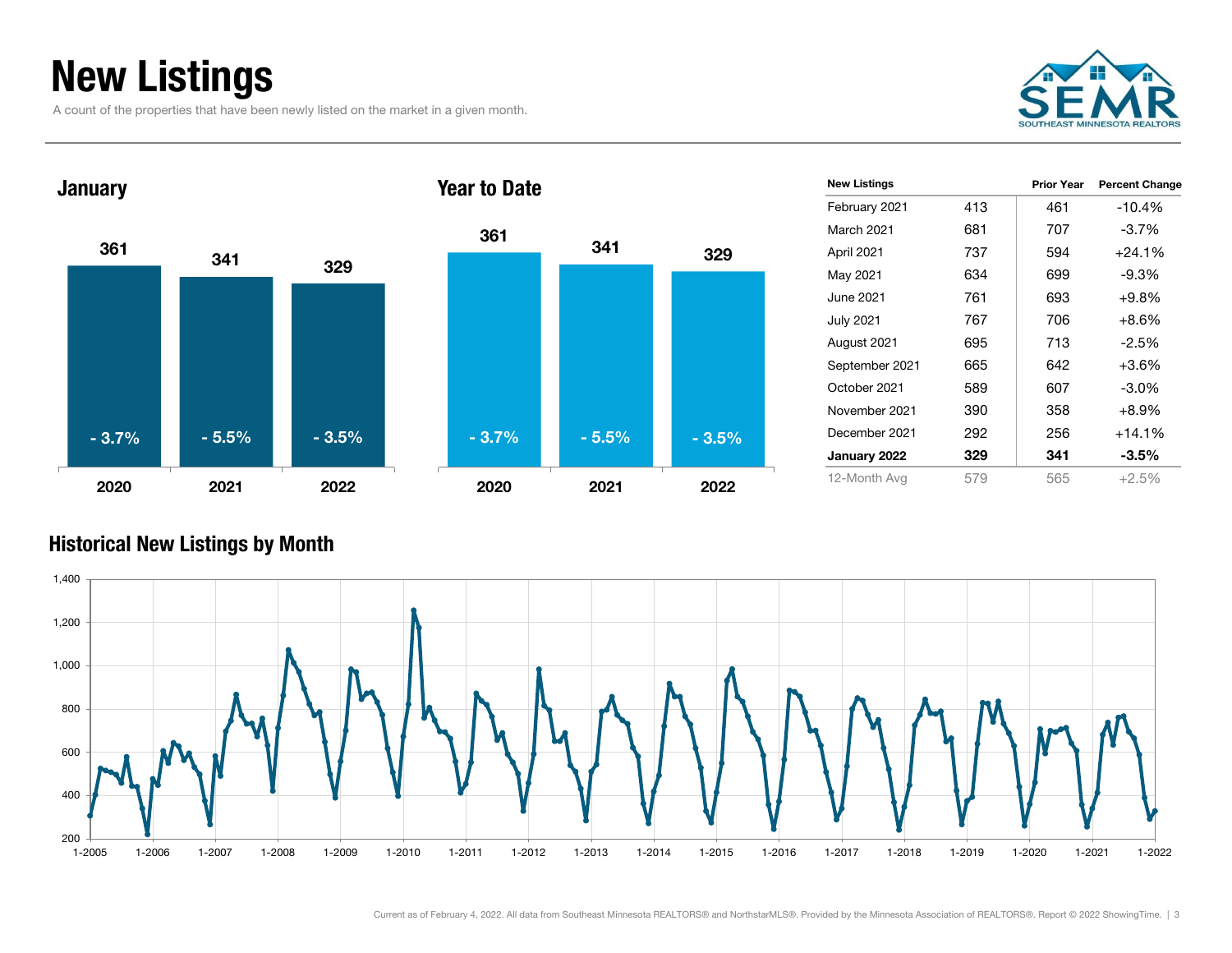### Pending Sales

A count of the properties on which offers have been accepted in a given month.





| <b>Pending Sales</b> |     | <b>Prior Year</b> | <b>Percent Change</b> |
|----------------------|-----|-------------------|-----------------------|
| February 2021        | 407 | 433               | -6.0%                 |
| March 2021           | 613 | 553               | $+10.8%$              |
| April 2021           | 705 | 511               | $+38.0\%$             |
| May 2021             | 648 | 631               | $+2.7%$               |
| June 2021.           | 614 | 754               | $-18.6%$              |
| <b>July 2021</b>     | 598 | 673               | $-11.1%$              |
| August 2021          | 623 | 690               | $-9.7\%$              |
| September 2021       | 549 | 638               | $-13.9%$              |
| October 2021         | 552 | 591               | -6.6%                 |
| November 2021        | 491 | 441               | $+11.3%$              |
| December 2021        | 368 | 374               | $-1.6%$               |
| January 2022         | 380 | 380               | $0.0\%$               |
| 12-Month Avg         | 546 | 556               | $-1.8%$               |

### Historical Pending Sales by Month

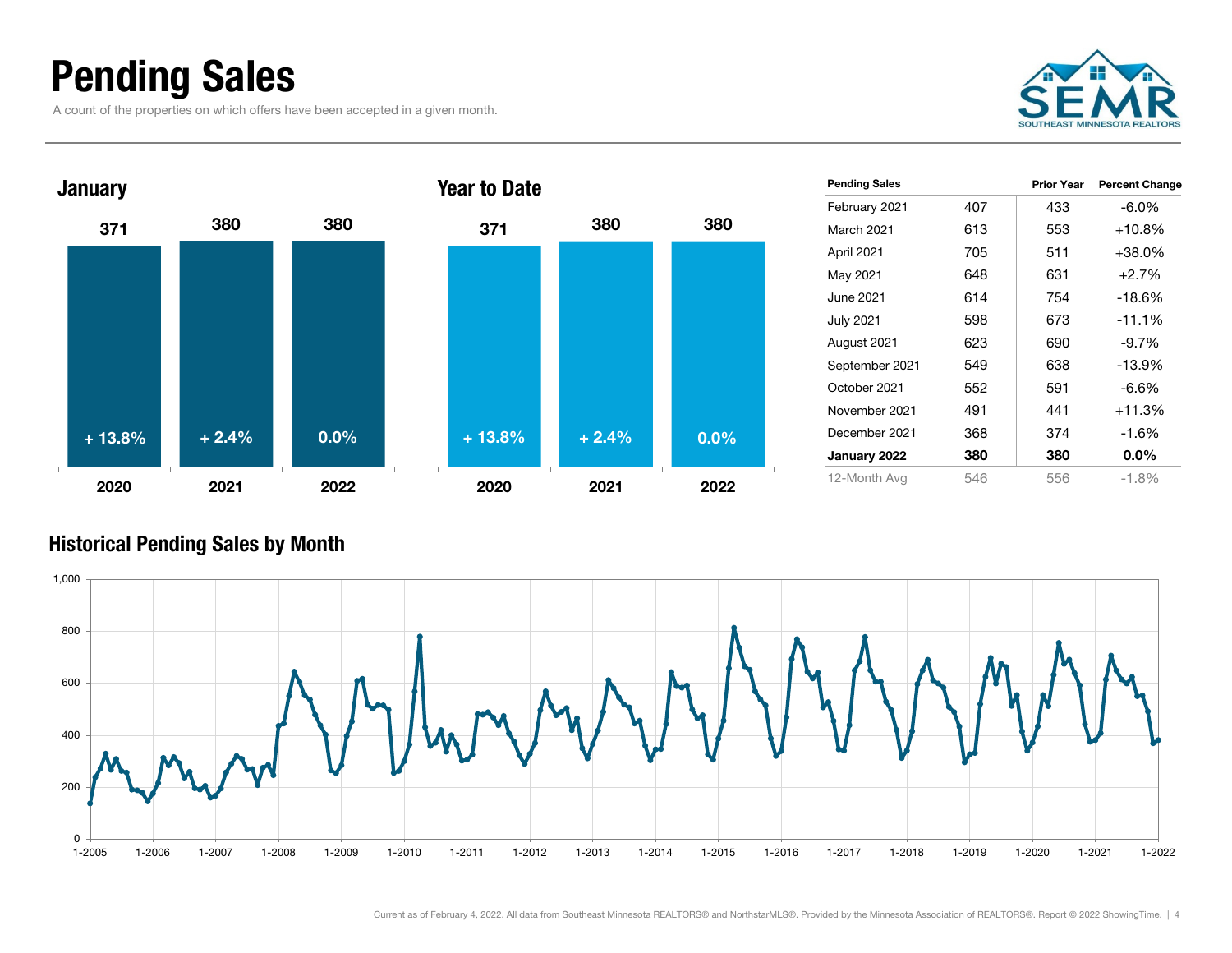### Closed Sales

A count of the actual sales that closed in a given month.





| <b>Closed Sales</b> |     | <b>Prior Year</b> | <b>Percent Change</b> |
|---------------------|-----|-------------------|-----------------------|
| February 2021       | 303 | 329               | $-7.9\%$              |
| March 2021          | 413 | 440               | $-6.1\%$              |
| April 2021          | 493 | 448               | $+10.0\%$             |
| May 2021            | 624 | 504               | $+23.8\%$             |
| June 2021.          | 768 | 677               | $+13.4%$              |
| <b>July 2021</b>    | 627 | 793               | $-20.9%$              |
| August 2021         | 648 | 651               | $-0.5%$               |
| September 2021      | 625 | 660               | $-5.3\%$              |
| October 2021        | 626 | 722               | $-13.3%$              |
| November 2021       | 535 | 528               | $+1.3%$               |
| December 2021       | 548 | 538               | $+1.9%$               |
| January 2022        | 343 | 357               | $-3.9\%$              |
| 12-Month Avg        | 546 | 554               | $-1.4%$               |

### Historical Closed Sales by Month



343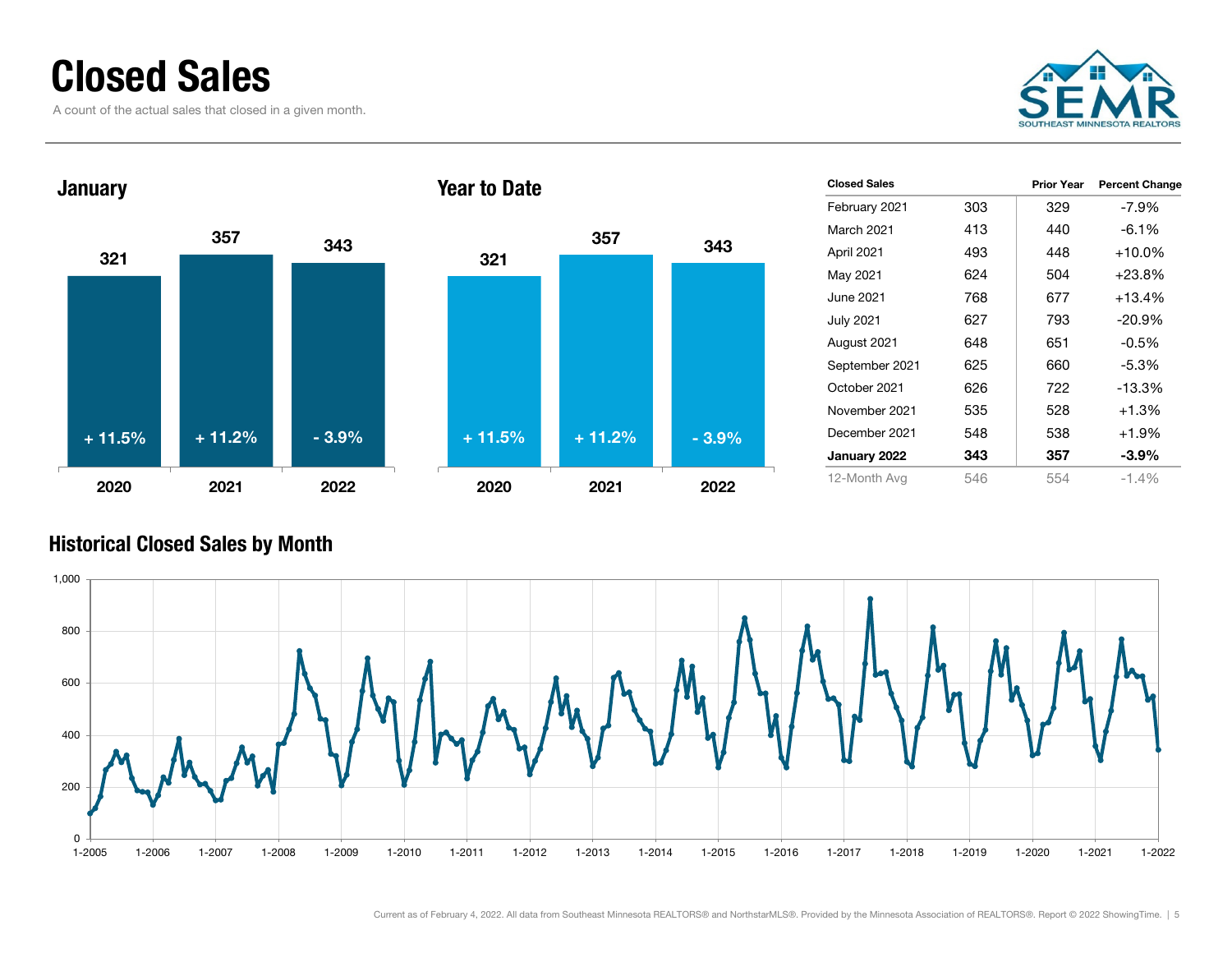# Days on Market Until Sale

Average number of days between when a property is listed and when an offer is accepted in a given month.





### Historical Days on Market Until Sale by Month

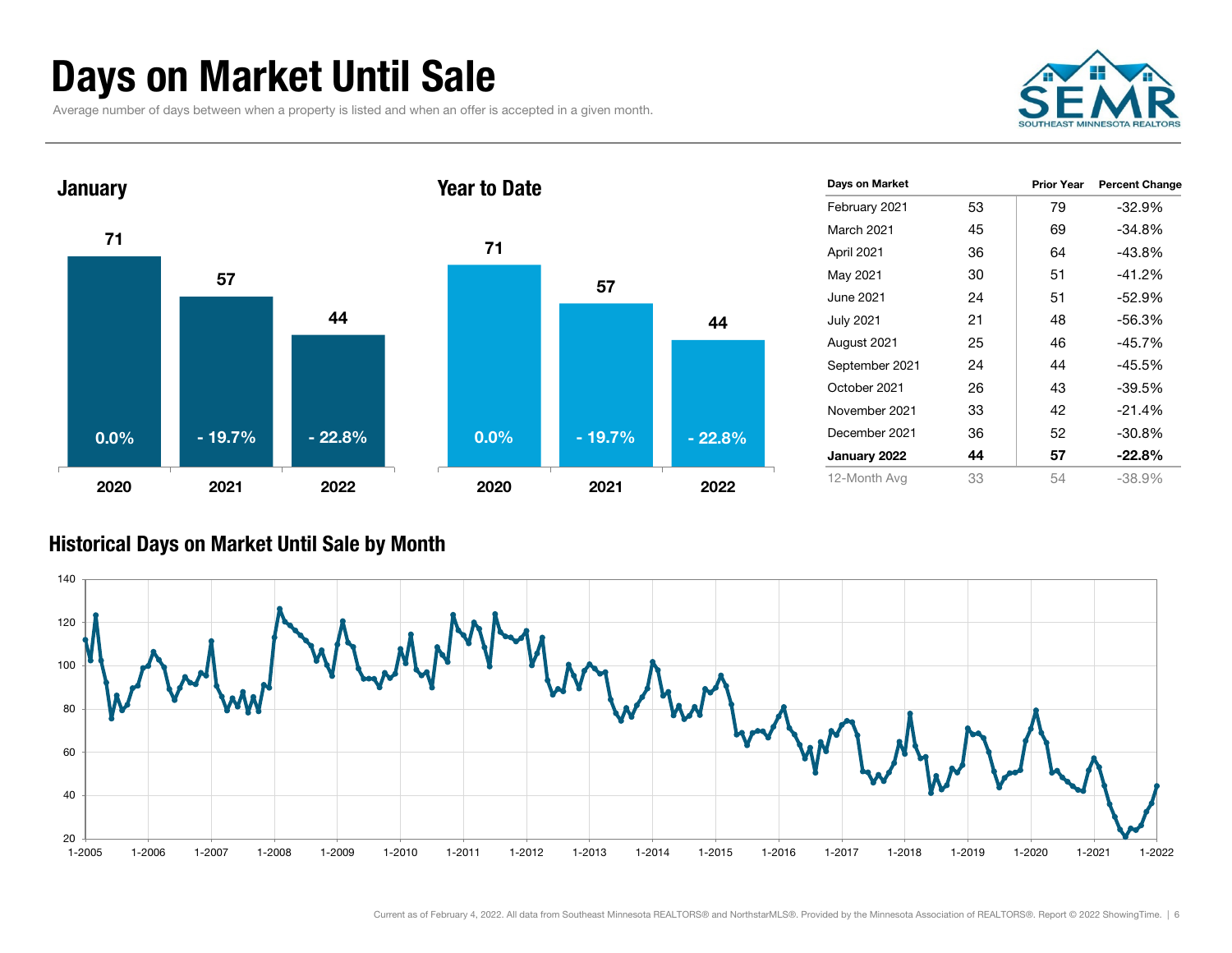### Median Sales Price

Point at which half of the sales sold for more and half sold for less, not accounting for seller concessions, in a given month.

![](_page_6_Picture_2.jpeg)

January

![](_page_6_Figure_4.jpeg)

![](_page_6_Figure_5.jpeg)

| <b>Median Sales Price</b> |           | <b>Prior Year</b> | <b>Percent Change</b> |
|---------------------------|-----------|-------------------|-----------------------|
| February 2021             | \$200,000 | \$215,000         | $-7.0\%$              |
| March 2021                | \$239,512 | \$210,000         | +14.1%                |
| April 2021                | \$227,000 | \$216,250         | $+5.0%$               |
| May 2021                  | \$249,950 | \$220,000         | +13.6%                |
| June 2021                 | \$265,000 | \$228,000         | +16.2%                |
| <b>July 2021</b>          | \$260,000 | \$217,925         | +19.3%                |
| August 2021               | \$248,525 | \$231,750         | $+7.2%$               |
| September 2021            | \$245,500 | \$228,500         | $+7.4%$               |
| October 2021              | \$252,500 | \$230,000         | $+9.8%$               |
| November 2021             | \$234,000 | \$225,000         | $+4.0%$               |
| December 2021             | \$250,000 | \$224,700         | +11.3%                |
| January 2022              | \$243,000 | \$217,450         | +11.7%                |
| 12-Month Avg              | \$242,916 | \$222,048         | $+9.4%$               |

### Historical Median Sales Price by Month

![](_page_6_Figure_8.jpeg)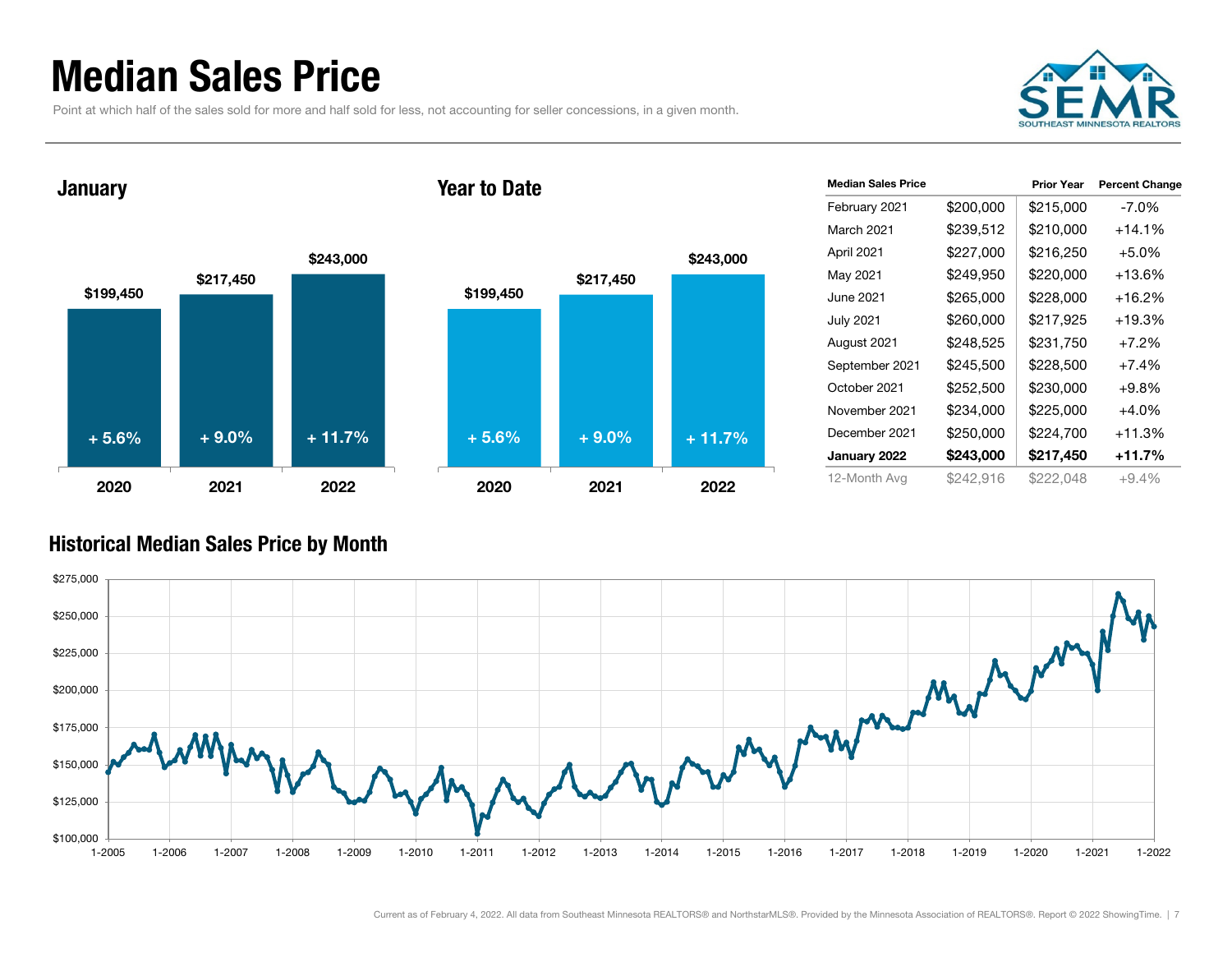### Average Sales Price

**January** 

Average sales price for all closed sales, not accounting for seller concessions, in a given month.

![](_page_7_Picture_2.jpeg)

![](_page_7_Figure_3.jpeg)

#### Year to Date

![](_page_7_Figure_5.jpeg)

| Avg. Sales Price |           | <b>Prior Year</b> | <b>Percent Change</b> |
|------------------|-----------|-------------------|-----------------------|
| February 2021    | \$231,949 | \$234,249         | $-1.0%$               |
| March 2021       | \$263,965 | \$239,074         | $+10.4%$              |
| April 2021       | \$259,685 | \$236,486         | $+9.8%$               |
| May 2021         | \$290,018 | \$243,211         | $+19.2\%$             |
| June 2021        | \$289,824 | \$251,466         | +15.3%                |
| <b>July 2021</b> | \$289,473 | \$247,731         | +16.8%                |
| August 2021      | \$276,637 | \$248,610         | $+11.3%$              |
| September 2021   | \$286,302 | \$254,875         | $+12.3%$              |
| October 2021     | \$285,153 | \$258,972         | +10.1%                |
| November 2021    | \$271,648 | \$252,522         | $+7.6%$               |
| December 2021    | \$282,178 | \$245,951         | $+14.7%$              |
| January 2022     | \$276,239 | \$249,248         | +10.8%                |
| 12-Month Avg     | \$275,256 | \$246,866         | $+11.5%$              |

#### Historical Average Sales Price by Month

![](_page_7_Figure_8.jpeg)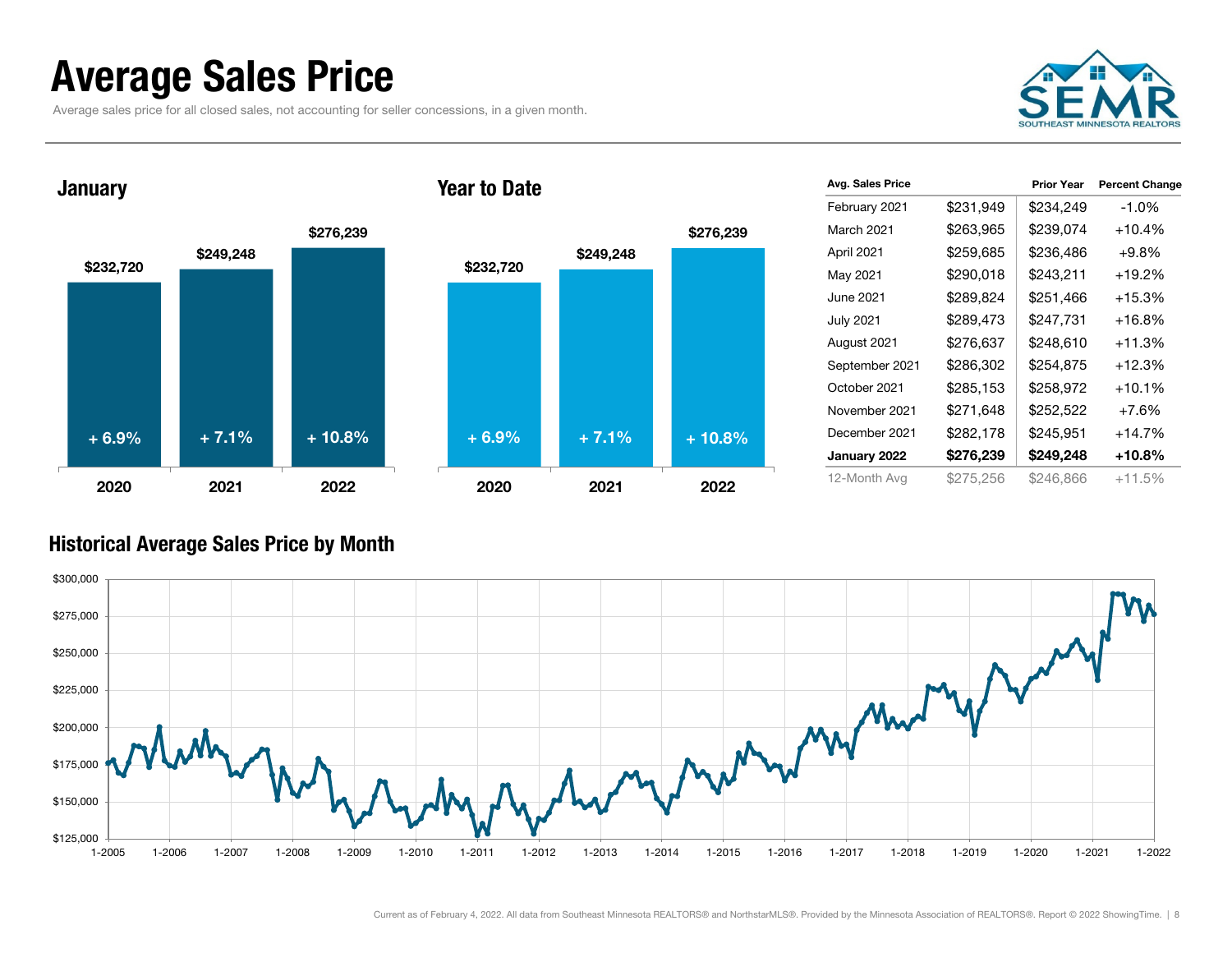# Percent of Original List Price Received

Percentage found when dividing a property's sales price by its original list price, then taking the average for all properties sold in a given month, not accounting for seller concessions.

![](_page_8_Picture_2.jpeg)

94.9% 96.9% 97.5% 2020 2021 2022**January** 94.9% 96.9% 97.5% 2020 2021 2022Year to Date $+ 0.1%$  $\%$  + 2.1% + 0.6% + 0.1% + 2.1% + 0.6%

| Pct. of Orig. Price Received |        | <b>Prior Year</b> | <b>Percent Change</b> |
|------------------------------|--------|-------------------|-----------------------|
| February 2021                | 96.8%  | 95.4%             | $+1.5%$               |
| March 2021                   | 99.6%  | 96.8%             | $+2.9%$               |
| April 2021                   | 100.4% | 97.8%             | $+2.7%$               |
| May 2021                     | 101.3% | 97.5%             | $+3.9%$               |
| June 2021                    | 102.3% | 98.1%             | +4.3%                 |
| July 2021                    | 102.3% | 98.3%             | $+4.1\%$              |
| August 2021                  | 100.5% | 98.6%             | $+1.9%$               |
| September 2021               | 99.1%  | 98.5%             | $+0.6%$               |
| October 2021                 | 99.1%  | 98.7%             | $+0.4%$               |
| November 2021                | 98.1%  | 97.4%             | $+0.7%$               |
| December 2021                | 97.6%  | 96.8%             | $+0.8%$               |
| January 2022                 | 97.5%  | 96.9%             | $+0.6\%$              |
| 12-Month Avg                 | 99.6%  | 97.6%             | $+2.0%$               |

### Historical Percent of Original List Price Received by Month

![](_page_8_Figure_6.jpeg)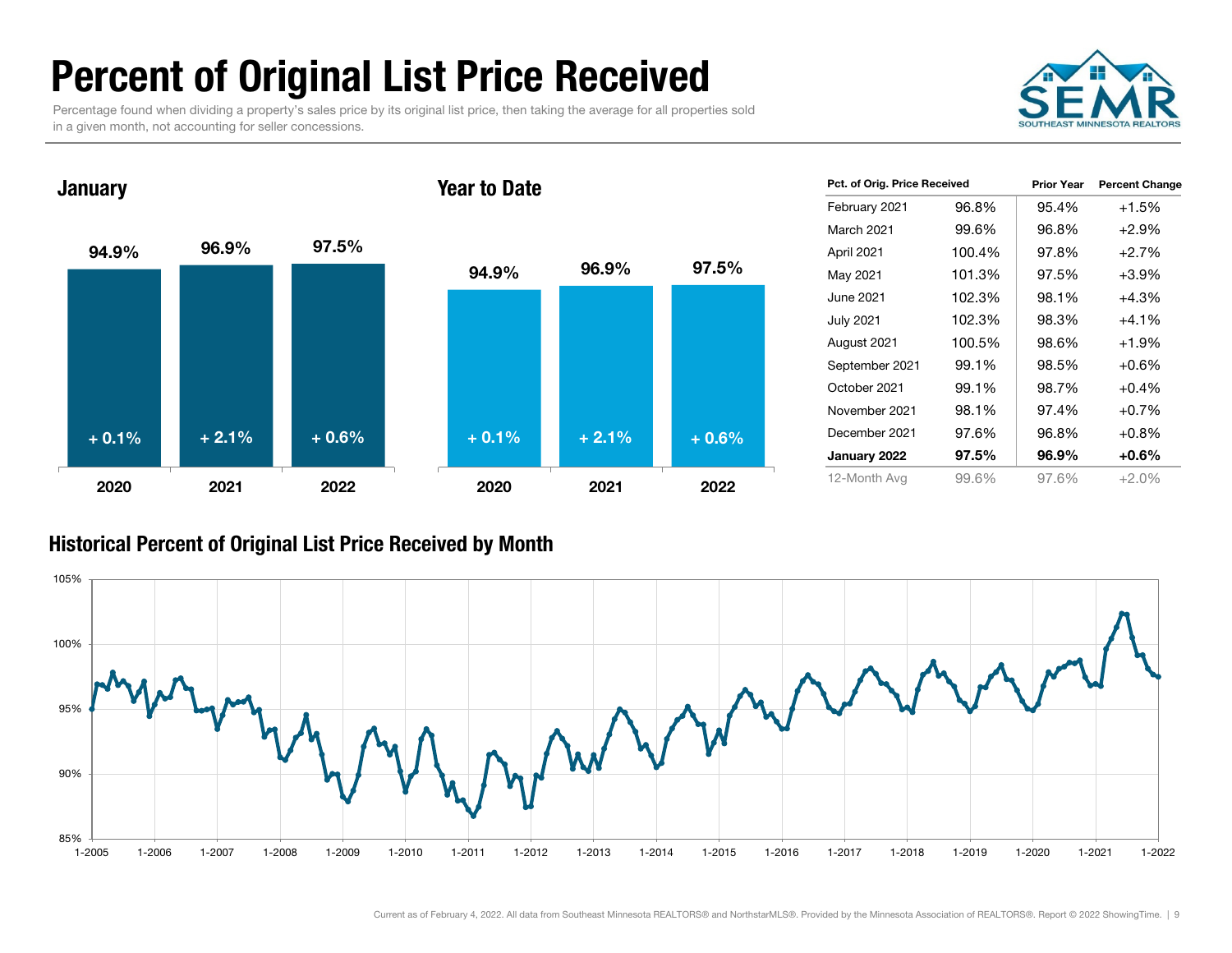# Housing Affordability Index

This index measures housing affordability for the region. For example, an index of 120 means the median household income is 120% of what is necessary to qualify for the median-priced home under prevailing interest rates. A higher number means greater affordability.

![](_page_9_Picture_2.jpeg)

### 206 2011652020 2021 2022**January** 206 2011652020 2021 2022Year to Date+ 4.0% $-2.4\%$  - 17.9% + 4.0% - 2.4% - 17.9%

| <b>Affordability Index</b> |     | <b>Prior Year</b> | <b>Percent Change</b> |
|----------------------------|-----|-------------------|-----------------------|
| February 2021              | 208 | 194               | $+7.2%$               |
| <b>March 2021</b>          | 174 | 191               | $-8.9\%$              |
| April 2021                 | 188 | 195               | $-3.6%$               |
| May 2021                   | 171 | 191               | -10.5%                |
| June 2021                  | 160 | 187               | -14.4%                |
| <b>July 2021</b>           | 164 | 198               | -17.2%                |
| August 2021                | 172 | 188               | -8.5%                 |
| September 2021             | 173 | 191               | $-9.4%$               |
| October 2021               | 168 | 191               | $-12.0\%$             |
| November 2021              | 186 | 197               | $-5.6\%$              |
| December 2021              | 166 | 197               | -15.7%                |
| January 2022               | 165 | 201               | -17.9%                |
| 12-Month Avg               | 174 | 193               | $-9.8%$               |

#### Historical Housing Affordability Index by Mont h

![](_page_9_Figure_6.jpeg)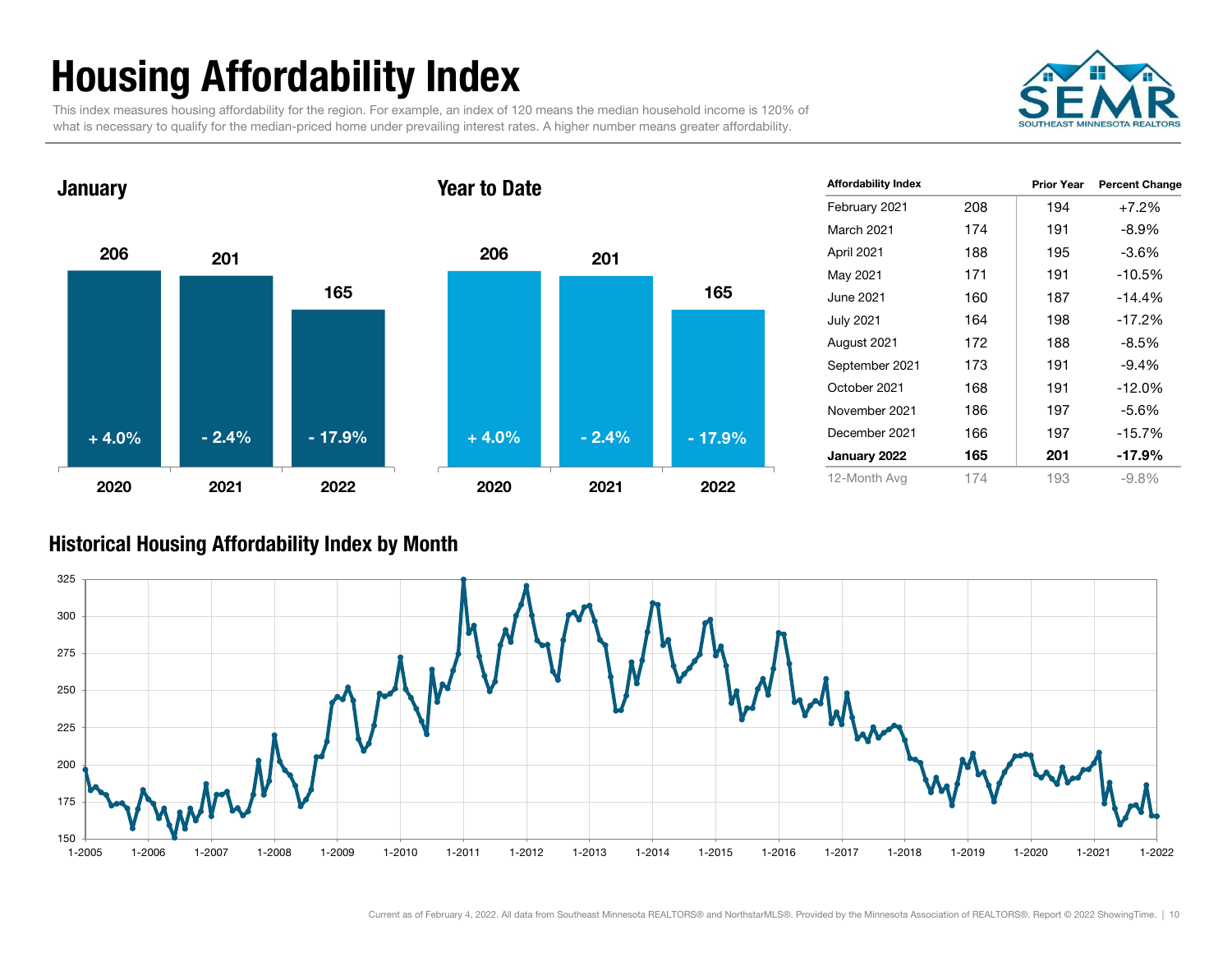### Inventory of Homes for Sale

The number of properties available for sale in active status at the end of a given month.

![](_page_10_Picture_2.jpeg)

![](_page_10_Figure_3.jpeg)

#### Historical Inventory of Homes for Sale by Month

![](_page_10_Figure_5.jpeg)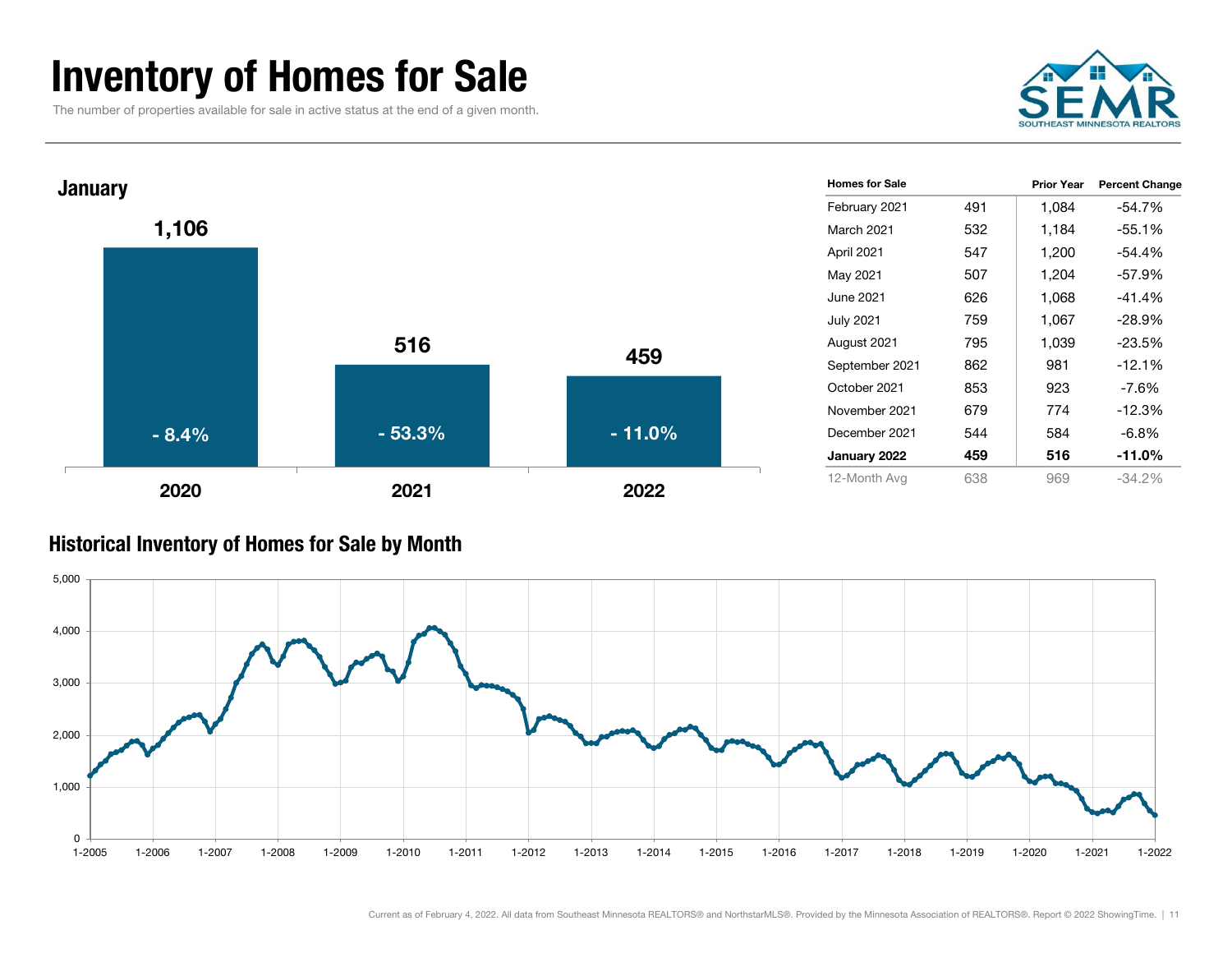# Months Supply of Inventory

The inventory of homes for sale at the end of a given month, divided by the average monthly pending sales from the last 12 months.

![](_page_11_Picture_2.jpeg)

![](_page_11_Figure_3.jpeg)

#### Historical Months Supply of Inventory by Month

![](_page_11_Figure_5.jpeg)